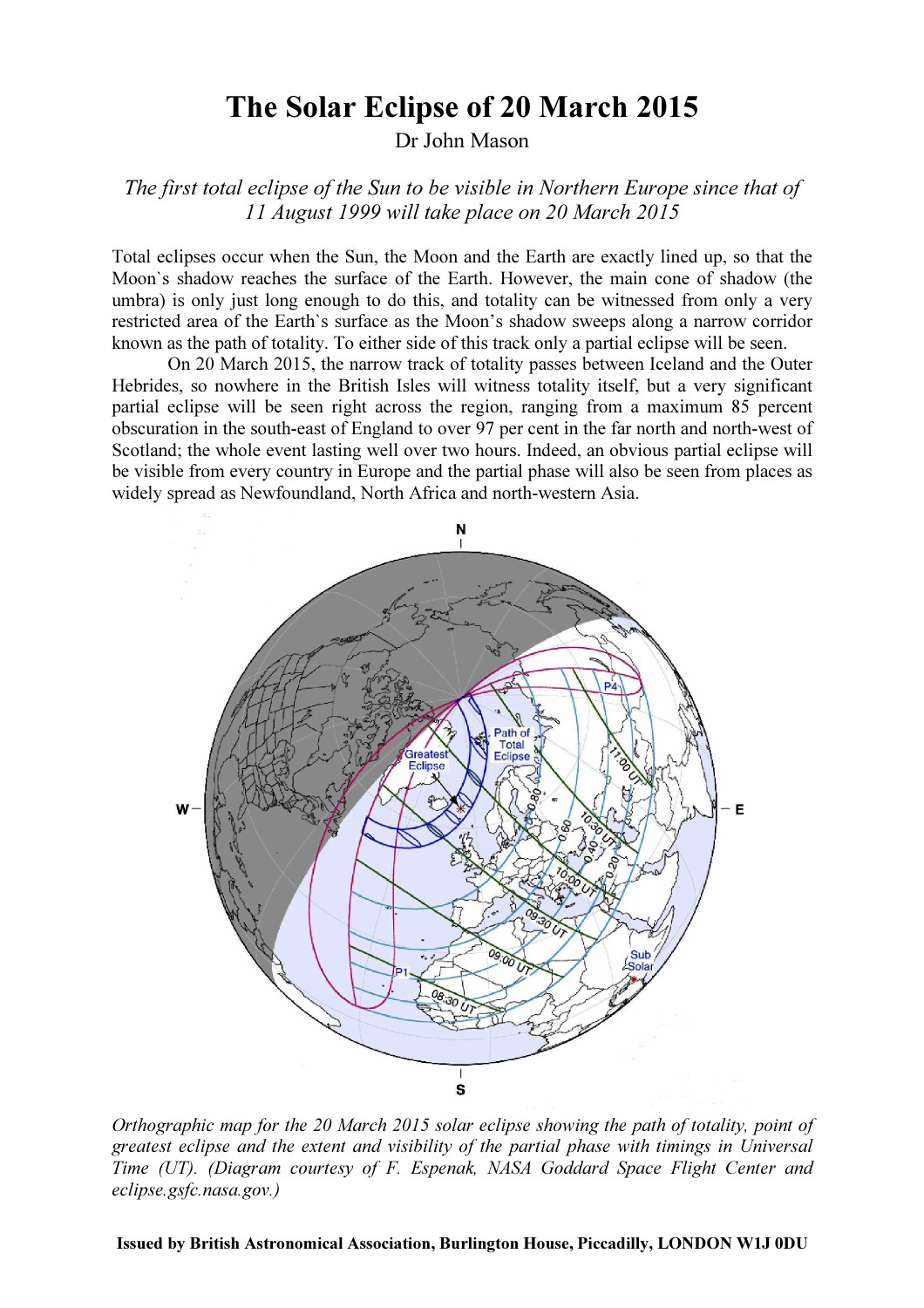Given a maximum eclipse obscuration of almost 98 per cent visible from the Outer Hebrides and the Shetland Islands, this will be the largest partial eclipse to be visible from anywhere in the British Isles since 11 August 1999. Note that the term eclipse obscuration is the fraction (or percentage) of the Sun's area eclipsed whereas eclipse magnitude - another term often quoted in the literature - is the fraction of the Sun's diameter eclipsed. There won't be another partial eclipse of this magnitude until 12 August 2026, so observers in the British Isles should make the most of the March 2015 event.



Map showing the appearance of the partial eclipse and the time of maximum obscuration for selected locations around the British Isles. (Diagram reproduced courtesy of Greg Smye-Rumsby and Astronomy Now.)

Issued by British Astronomical Association, Burlington House, Piccadilly, LONDON W1J 0DU